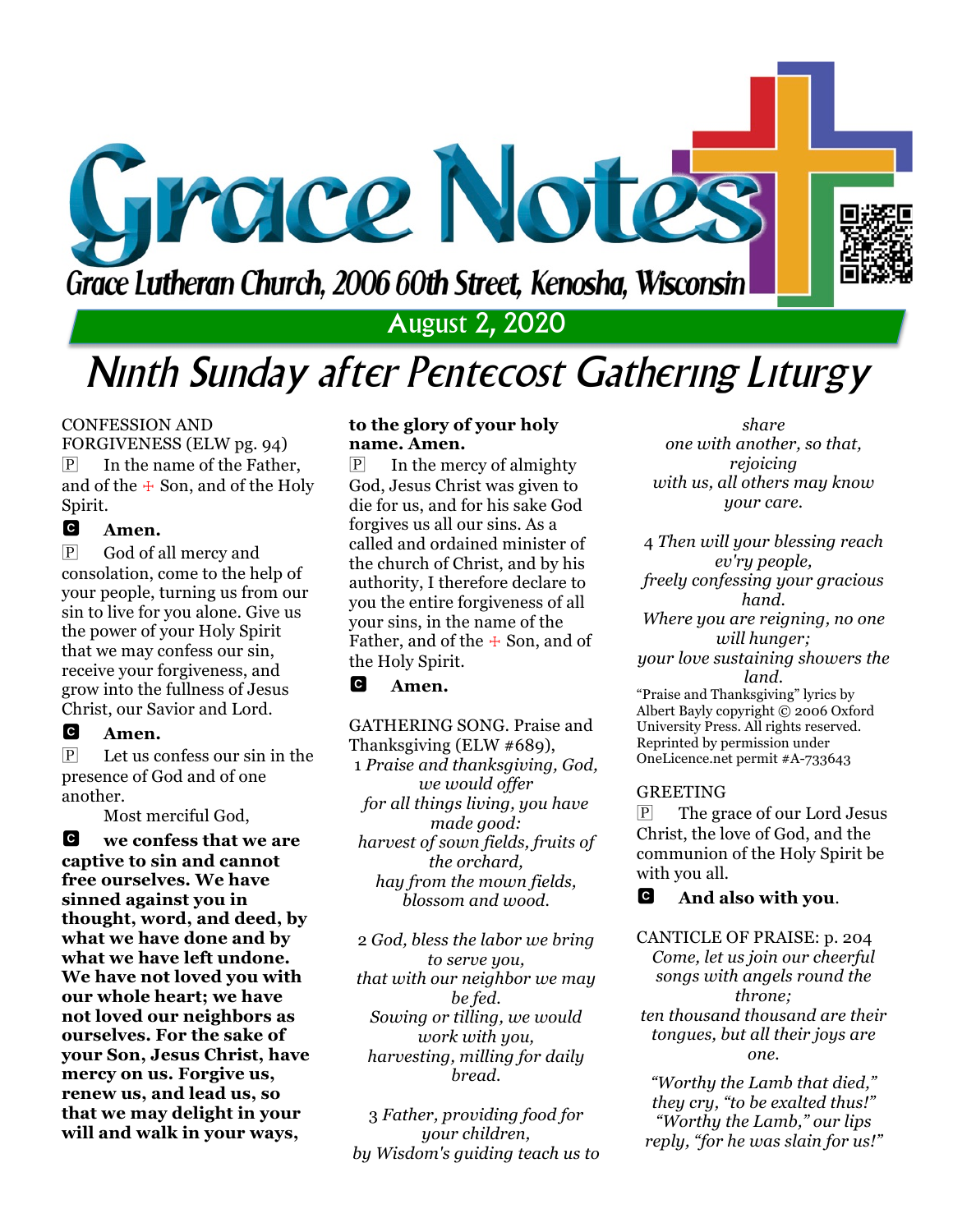*Jesus is worthy to receive honor and pow'r divine; and blessings, more than we can give, be, Lord, forever thine.*

*Let all creation join in one to bless the sacred name of God who sits upon the throne, and to adore the Lamb.*

### PRAYER OF THE DAY

14The LORD upholds all those who fall

**due season.**

P Let us pray.

Glorious God, your generosity waters the world with goodness, and you cover creation with abundance. Awaken in us a hunger for the food that satisfies

both body and spirit, and with this food fill all the starving world; through your Son, Jesus Christ, our Savior and Lord.



# Lectionary 18 Readings

and lifts up those who are bowed down. <sup>15</sup>**The eyes of all wait upon you, O LORD, and you give them their food in** 

### **Isaiah 55:1–5**

- Ho, everyone who thirsts, come to the waters; and you that have no money, come, buy and eat! Come, buy wine and milk
	- without money and without price.
- Why do you spend your money for that which is not bread, and your labor for that which does not satisfy?
	- Listen carefully to me, and eat what is good,

 and delight yourselves in rich food.

Incline your ear, and come to me; listen, so that you may live.

I will make with you an everlasting covenant, my steadfast, sure love for David.

See, I made him a witness to the peoples, a leader and commander for

the peoples. See, you shall call nations that

you do not know, and nations that do not know you shall run to you, because of the LORD your God, the Holy One of Israel, for he has glorified you.

#### **Psalm 145:8–9, 14–21**

8The LORD, is gracious and full of compassion, slow to anger and abounding in steadfast love. <sup>9</sup>**LORD, you are good to all, and your compassion is over all your works.** …

16You open wide your hand and satisfy the desire of every living thing. <sup>17</sup>**You are righteous in all your ways and loving in all your works.** 18You are near to all who call upon you,

> to all who call upon you faithfully. <sup>19</sup>**You fulfill the desire of those who fear you; you hear their cry and save them.**

- 20You watch over all those who love you, but all the wicked you shall destroy.
- <sup>21</sup>**My mouth shall speak the praise of the LORD; let all flesh bless God's holy name forever and ever**.

#### **Romans 9:1–5**

I am speaking the truth in Christ—I am not lying; my conscience confirms it by the Holy Spirit—I have great sorrow and unceasing anguish in my



heart. For I could wish that I myself were accursed and cut off from Christ for the sake of my own people, my kindred according to the flesh. They are Israelites, and to them belong the adoption, the glory, the covenants, the giving of the law, the worship, and the promises; to them belong the patriarchs, and from them, according to the flesh, comes the Messiah, who is over all, God blessed forever. Amen.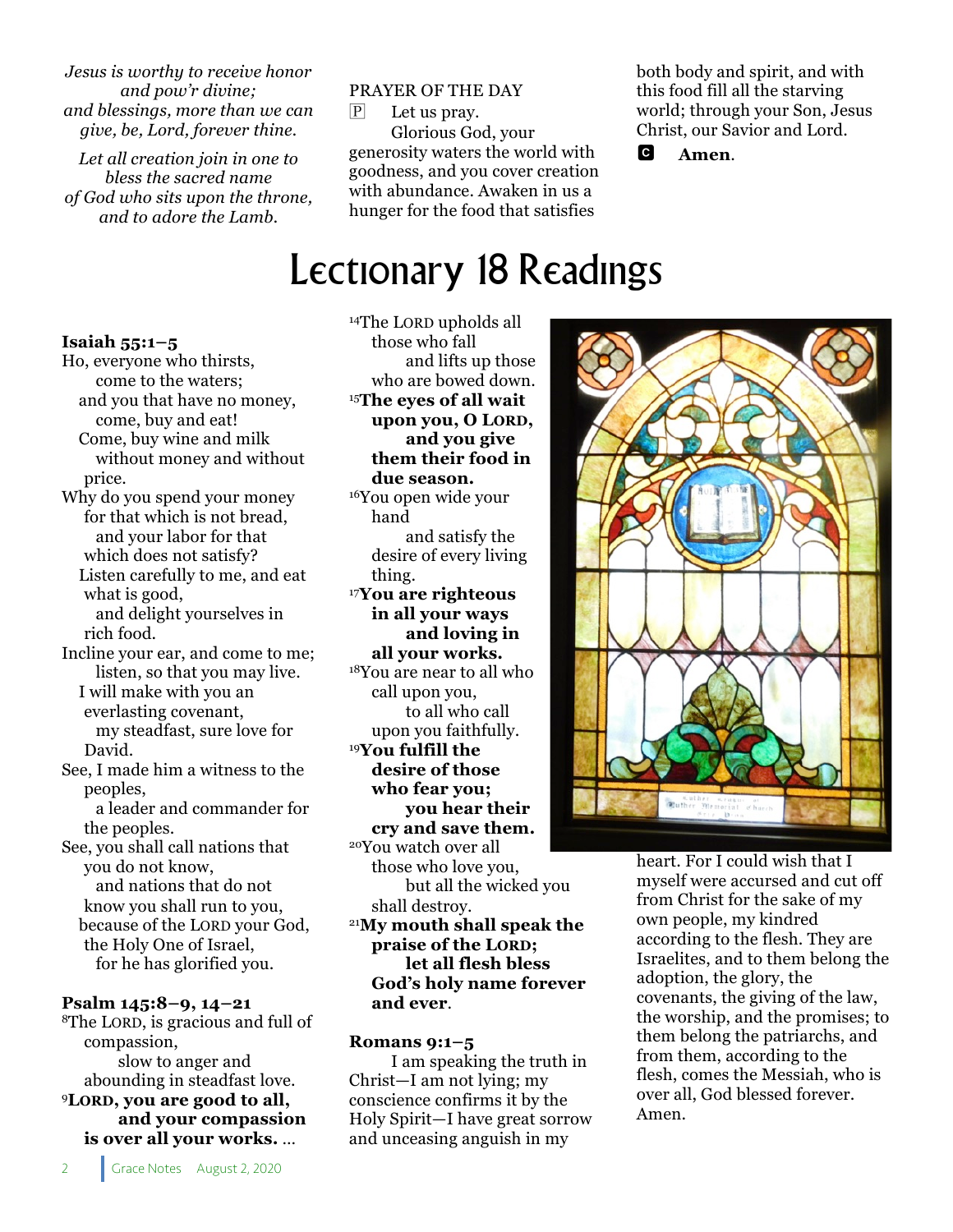### Gospel: **Matthew 14:13–21**

Now when Jesus heard *about the beheading of John the Baptist*, he withdrew from there in a boat to a deserted place by himself. But when the crowds heard it, they followed him on foot from the towns.

When he went ashore, he saw a great crowd; and he had compassion for them and cured their sick.

When it was evening, the disciples came to him and said,

"This is a deserted place, and the hour is now late; send the crowds away so that they may go into the villages and buy food for themselves."

Jesus said to them, "They need not go away; you give them something to eat."

They replied, "We have nothing here but five loaves and two fish."

And he said, "Bring them here to me." Then he ordered the crowds to sit down on the grass.

Taking the five loaves and the two fish, he looked up to heaven, and blessed and broke the loaves, and gave them to the disciples, and the disciples gave them to the crowds.

And all ate and were filled; and they took up what was left over of the broken pieces, twelve baskets full. And those who ate were about five thousand men, besides women and children.

# Pastor Barker's Sermon: Matthew 14:13–21

I want you to think back on a time where you felt pleasantly full after a meal. What did that meal smell like? What did that meal taste like? Who were you with?

When I think about a very satisfying meal I think all the way back to a school field trip when I was about 10. I don't remember where we went on the field trip, but I do remember lunch. We stopped at a Taco Bell for lunch. And on this particular field trip we could buy up to \$10 worth of food there. So I bought seven tacos for lunch!

My mother always had a reasonable three taco limit when we went out — so this felt like a tremendous amount of abundance and a splurge!

And unlike my trip to buffets at the end of this meal, I didn't feel sick.

Today we find so much abundance in our reading.

Jesus is trying to find solitude after the murder of his cousin John the Baptist. But the crowds keep following him and when he sees them he has compassion on them on goes to work healing their sick.

There are enough sick people that this is taking well into the evening and the disciples wonder how everyone is going to

eat. They suggest Jesus should send everyone home and disperse this crowd so everyone can go get dinner.

But Jesus instead asks them what they have, discovers they have five loaves and two fish, and goes on to miraculously multiply these elements to feed 5,000 men plus their families.



In fact, Jesus multiplies so much bread, that there end up being 12 baskets full after everyone has been filled.

This is a beautiful moment of Jesus first abundantly healing people from this large crowd and then abundantly providing food to these crowds.

In this moment I need to hear this word of abundance because truth be told, covid-19 has made it feel like there is so much scarcity. I think of our Grace families that can no longer see grandchildren and children

for fear of getting sick. I think of our Grace families mourning loved ones that they could barely visit at the end and then could only have small funerals. I think of our families that have loved ones who have lost jobs. I think of our families wondering what to do with students at home. I think of our members who are tired of watching church on video and being on zoom calls.

In so many ways this moment feels like a time of scarcity. In this moment I relate to what the disciples say, "This is a deserted place, and the hour is now late, send the crowds away so that they may go into the villages and buy food for themselves."

In other words, they are saying, Jesus, we are out in the middle of nowhere, we have no food, these crowds need to go away.

In this moment it is so easy to feel we don't have enough.

But Jesus does not leave the disciples, or us, without what we need.

Jesus takes their very meager collection of bread and  $fish$  — five loaves and two fish and multiplies them to feed this large crowd.

This week I was thinking about how this passage comes in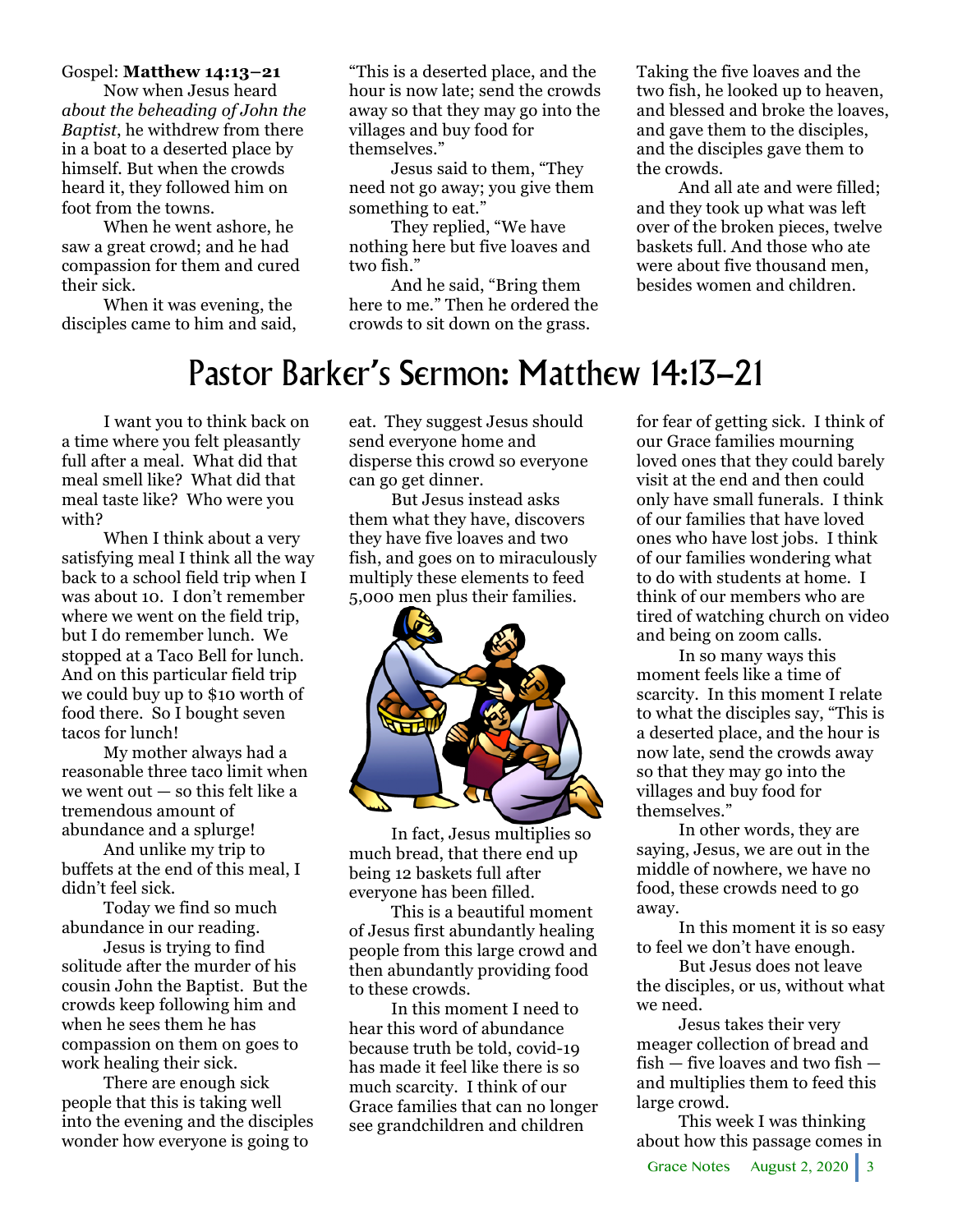the chapter right after Jesus compares the Kingdom of God as being like a mustard seed—being the smallest of seeds only to grow into the largest of trees.

And we see in this moment Jesus live out this parable. He takes fives loaves and two fish and feeds 5,000 men plus their families. He takes what seems incomprehensibly small and turns it into something

incomprehensibly large and abundant.

I think of something Ian Clyne said about a month ago. He said he feels like he is watching God do the miracle of the fish and loaves at Grace Welcome Center during this pandemic. Watching God grow our pantry from providing food for 40 families to 140 families has been a miraculous thing to watch. It has been a great

reminder that God is abundant, even in what feels like a deserted place.

I'll close with this. One of the spiritual tasks of this moment is to keep trusting and celebrating God's abundance. In so many ways it feels like we are in a deserted place and yet the task is to keep trusting that God will give us what we need and continue to provide for us.

Amen.

# Creed, Prayers, and Communion Liturgy

HYMN OF THE DAY. Break Now the Bread of Life (ELW #515)

1 *Break now the bread of life, dear Lord, to me, as once you broke the loaves beside the sea. Beyond the sacred page I seek you, Lord; my spirit waits for you, O living Word.*

2 *Bless your own word of truth, dear Lord, to me, as when you blessed the bread by Galilee. Then shall all bondage cease, all fetters fall; and I shall find my peace, my All-in-All!*

3 *You are the bread of life, dear Lord, to me, your holy word the truth that rescues me. Give me to eat and live with you above; teach me to love your truth, for you are love.*

## CREED

 **I believe in God, the Father almighty, creator of heaven and earth.**

**I believe in Jesus Christ, God's only Son, our Lord, who was conceived by the Holy Spirit, born of the virgin Mary, suffered under Pontius Pilate, was crucified, died, and was buried; he descended to the dead. On the third day he rose again; he ascended into heaven, he is seated at the right hand of the Father, and he will come to judge the living and the dead.**

**I believe in the Holy Spirit, the holy catholic church, the communion of saints,** 

## **the forgiveness of sins, the resurrection of the body, and the life everlasting. Amen.**

PRAYER VERSE Lord, Listen to Your Children Praying (ELW #752)

*Lord, listen to your children praying; Lord, send your spirit in this place; Lord, listen to your children praying; Send us love, send us power, send us grace.* "Lord, Listen to Your Children Praying" by Ken Medema copyright © 1973 Hope Publishing Co. All rights reserved. Reprinted by permission under OneLicence.net permit #A-733643

## PRAYERS OF INTERCESSION

P Confident of your care and helped by the Holy Spirit, we pray for the church, the world, and all who are in need.

You take resources that appear to be meager, bless them, and there is enough. May your church trust that what you bless and ask us to share with the world is abundantly sufficient. Lord, in your mercy,

# **hear our prayer.**

 $\overline{P}$  Your bountiful creation offers sustenance and life for all creatures. Protect this abundance for the well-being of all. Reverse the damage we have caused your creation *(local needs may be named).* Replenish ground water supplies, provide needed rains in places of drought, and protect forests from wildfires.. Lord, in your mercy,

# **hear our prayer.**

P You offer yourself to all the nations and peoples of the earth, inviting everyone to abundant life. Bring the prophetic vision to fullness, that all nations will run to you and that nations who do not know you will find their joy in you. Lord, in your mercy,

## **hear our prayer.**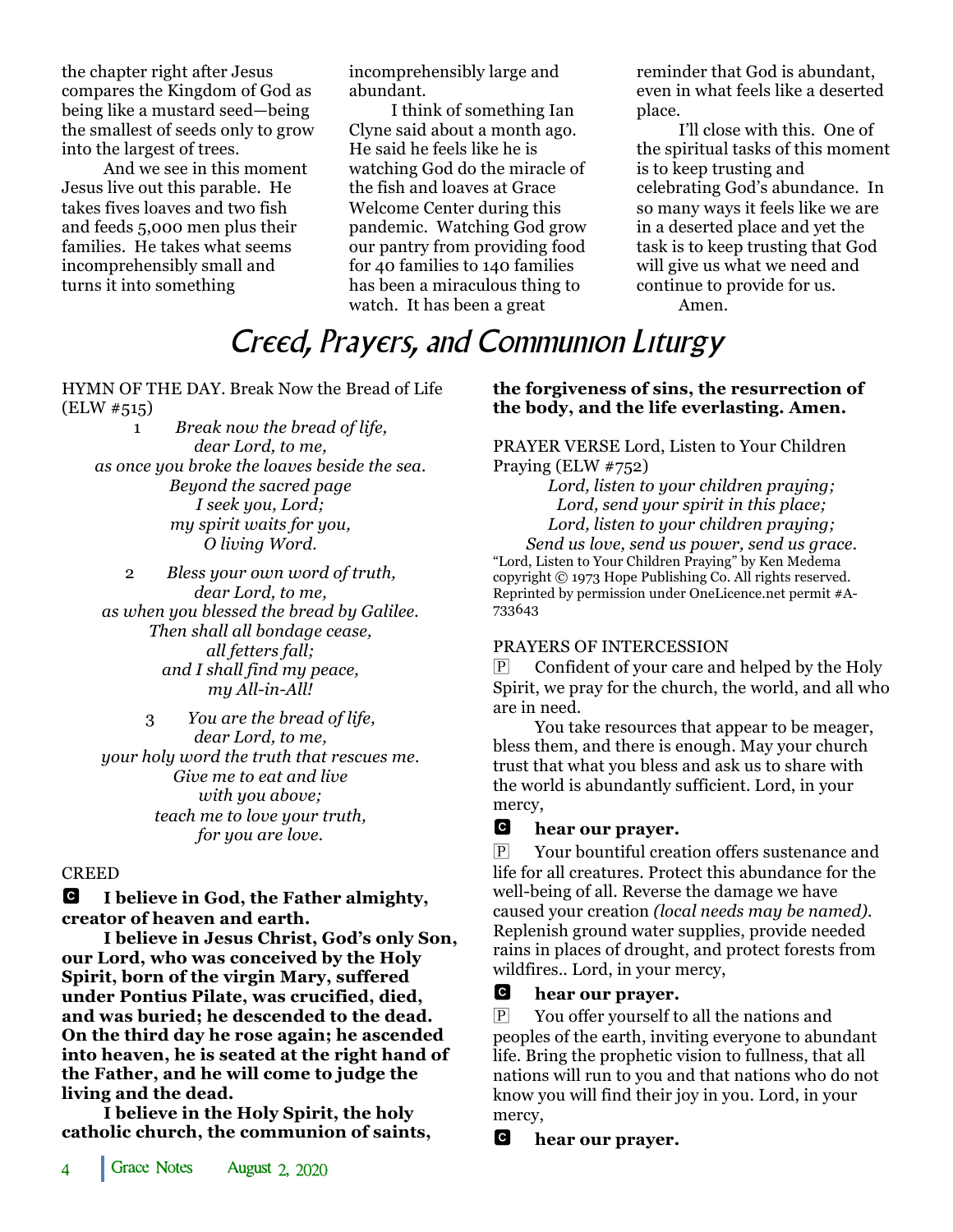P You open your hand and satisfy the desire of every living thing. Hear the anguish of tender hearts who cry to you in suffering and satisfy their deepest needs. Bring wholeness and healing to those who suffer in body, heart, soul, and mind, especially:

• Mary Andrews (Welcome Center volunteer from St. Anthony's)

- Dawn Bench (Welcome Center volunteer)
- Jackie Brichacek (Nancy's sister-in-law)
- Jean Boothe (Grace soup kitchen supervisor)
- Hank Buehrens
- Andrew Calvert
- Pat Calvert
- Alyssa Caputo and fiancé Aaron Dell
- Barb Caputo
- Holly Cummings
- Eric Dangerfield (Carolyn Reynold's

boyfriend)

• Jim & Connie, parents of Welcome Center volunteer Lynda Eirich

- Gregory Foster
- Steve Gapko
- Shirleen Gulick
- Dennis Houston (Dawn's father-in-law)
- Sydney Houston
- David Kramer
- David Kristopeit (Nancy's brother-in-law)
- Dorothy Keuffer
- Dean and Ruth O'Hanlon
- \* Nancy Piehl (Andrew Calvert's cousin)
- Carolyn Reynold's children Eddie, Santino, Lytosha
- Cynthia Schwartz (Norma's daughter)
- Marcia Swanson
- Joyce Swift

• Florence and Jacqueline Walker (Carolyn's sisters)

- Dottie Watts and Rollie Weiss
- Kristi Weiss (Rollie's daughter) Lord, in your mercy,

# **hear our prayer.**

P You offer freely the fullness of salvation. Give our congregation, Grace Lutheran Church, such a welcoming heart, that our words and actions may extend your free and abundant hospitality to all whom we encounter. Lord, in your mercy,

# **hear our prayer.**

# *Here other intercessions may be offered.*

 $\overline{P}$  You gather your saints as one, united in the body of Jesus. Bring us with all your saints to the heavenly banquet. We remember with love and thanksgiving the saints we have known (*especially…*). Gather us with them on the day of salvation. Lord, in your mercy,

# **hear our prayer.**

 $\overline{P}$  In the certain hope that nothing can separate us from your love, we offer these prayers to you; through Jesus Christ our Lord.

## **Amen**.

PEACE

- $\overline{P}$  The peace of Christ be with you always.
- **And also with you.**

## ANNOUNCEMENTS

OFFERING. We Give Thee but Thine Own (ELW #686) v. 1

1 *We give thee but thine own, whate'er the gift may be; all that we have is thine alone, a trust, O Lord, from thee.*

## OFFERING PRAYER

P God of goodness and growth, all creation is yours, and your faithfulness is as firm as the heavens. Water and word, wine and bread: these are signs of your abundant grace. Nourish us through these gifts, that we might proclaim your steadfast love in our communities and in the world, through Jesus Christ, our strength and our song.

# **Amen**.

## GREAT THANKSGIVING. (ELW p. 144)

- P The Lord be with you.
- **And also with you**.
- $\overline{P}$  Lift up your hearts.
- **We lift them to the Lord**.
- $\overline{P}$  Let us give thanks to the Lord our God.

## **It is right to give our thanks and praise**.

 $\overline{P}$  It is indeed right, our duty and our joy, that we should at all times and in all places give thanks and praise to you, almighty and merciful God, through our Savior Jesus Christ; who on this day overcame death and the grave, and by his glorious resurrection opened to us the way of everlasting life. And so, with all the choirs of angels, with the church on earth and the hosts of heaven, we praise your name and join their unending hymn:

HOLY, HOLY, HOLY (ELW p. 144)

*Holy, holy, holy Lord, God of pow'r and might, heaven and earth are full of your glory. Hosanna. Hosanna. Hosanna in the highest. Blessed is he who comes in the name of the Lord. Hosanna in the highest.*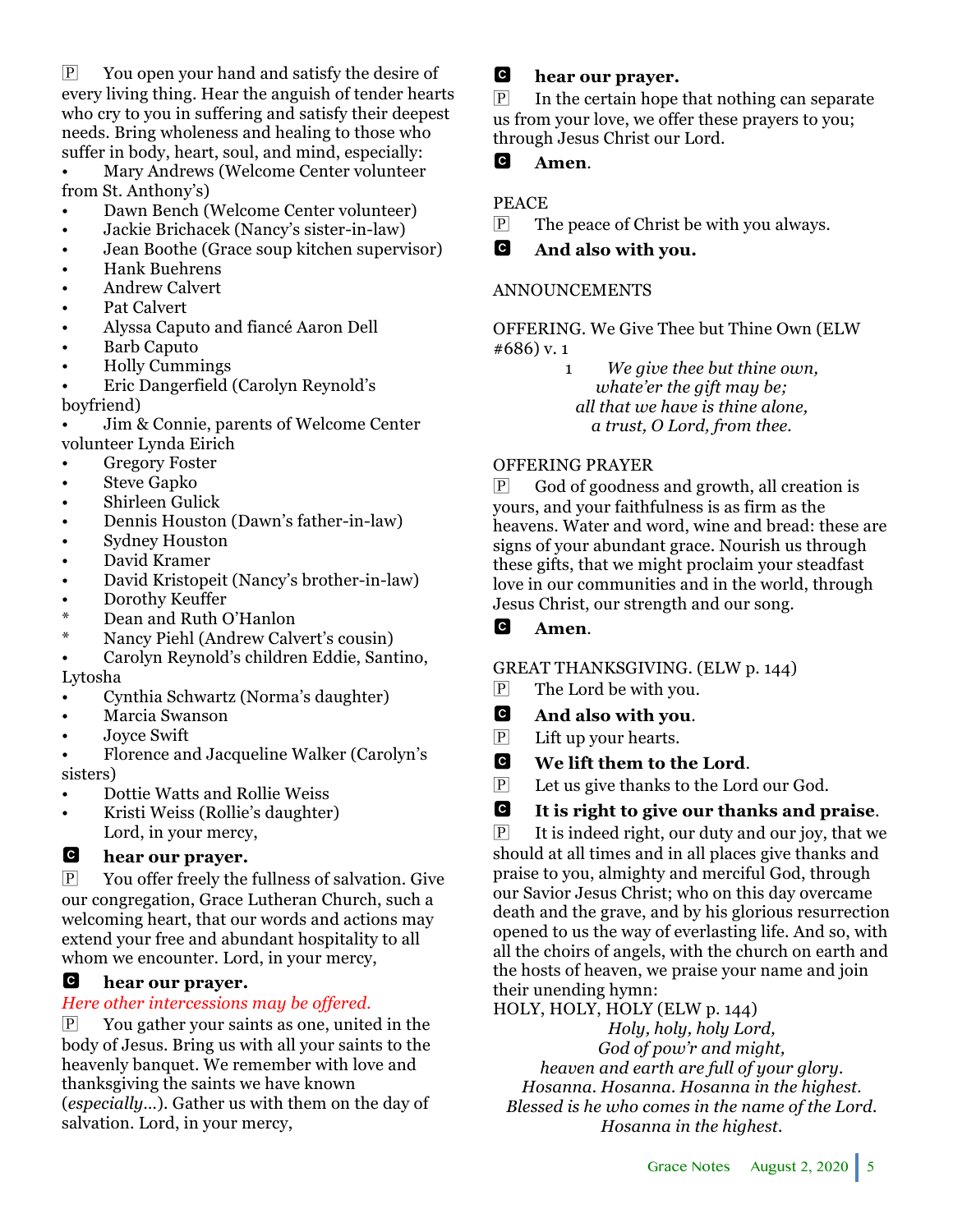## THANKSGIVING AT THE TABLE

P Holy God, our Maker, Redeemer, and Healer, in the harmonious world of your creation, the plants and animals, the seas and stars were whole and well in your praise.

When sin had scarred the world, you sent your Son to heal our ills and to form us again into one.

In the night in which he was betrayed, our Lord Jesus took bread, and gave thanks; broke it, and gave it to his disciples, saying: Take and eat; this is my body, given for you. Do this for the remembrance of me.

Again, after supper, he took the cup, gave thanks, and gave it for all to drink, saying: This cup is the new covenant in my blood, shed for you and for all people for the forgiveness of sin. Do this for the remembrance of me.

Remembering, therefore, his acts of healing, his body given up, and his victory over death, we await that day when all the peoples of the earth will come to the river to enjoy the tree of life. Send your Spirit upon us and this meal: as grains scattered on the hillside become one bread, so let your Church be gathered from the ends of the earth, that all may be fed with the Bread of life, your Son. Through him all glory and honor is yours, Almighty Father, with the Holy Spirit, in your holy Church, both now and forever.

## **Amen**

# LORD'S PRAYER

P Gathered into one by the Holy Spirit, let us pray as Jesus taught us.

 **Our Father, who art in heaven, hallowed be thy name, thy kingdom come, thy will be done, on earth as it is in heaven:**

**Give us this day our daily bread; and forgive us our trespasses, as we forgive those who trespass against us; and lead us not into temptation, but deliver us from evil.**

**For thine is the kingdom, and the power, and the glory, forever and ever. Amen**.

## INVITATION TO COMMUNION

 $\overline{P}$  Friends of Jesus, come to the table. Receive nourishment for your journey.

## **COMMUNION**

- P The body of Christ, given for you. The blood of Christ, shed for you.
- R7 Amen.

## COMMUNION SONG (ELW p. 146)

*Lamb of God, you take away the sin of the world; have mercy on us.*

*Lamb of God, you take away the sin of the world; have mercy on us.*

*Lamb of God, you take away the sin of the world; grant us peace.*

## SONG AFTER COMMUNION Bread of Life, Our Host and Meal (ELW #464)

- 1 *Bread of life, our host and meal, Jesus, feed us. Christ, by faith, to see and feel, feed us with your love.*
- 2 *Bread now break and wine now pour, Jesus, feed us. Make us one, our hope restore; feed us with your love.*
	- 3 *Grant forgiveness in the feast— Jesus, feed us for the greatest and the least; feed us with your love.*
	- 4 *Thank you for this gift we share. Jesus, feed us. Save God's children everywhere; feed us with your love.*

## PRAYER AFTER COMMUNION

 $\overline{P}$  God of the welcome table, in this meal we have feasted on your goodness and have been united by your presence among us. Empower us to go forth sustained by these gifts so that we may share your neighborly love with all, through Jesus Christ, the giver of abundant life.

**Amen**.

## SENDING

## BLESSING

P Neither death, nor life, nor angels, nor rulers, nor things present, nor things to come, nor powers, nor height, nor depth, nor anything else in all creation, will be able to separate us from the love of God in Christ Jesus.

God, the creator,  $+$  Jesus, the Christ, and the Holy Spirit, the comforter, bless you and keep you in eternal love.

# **Amen**.

SENDING SONG: Praise the One Who Breaks the Darkness (ELW #843)

1 *Praise the One who breaks the darkness with a liberating light; praise the One who frees the prisoners, turning blindness into sight.*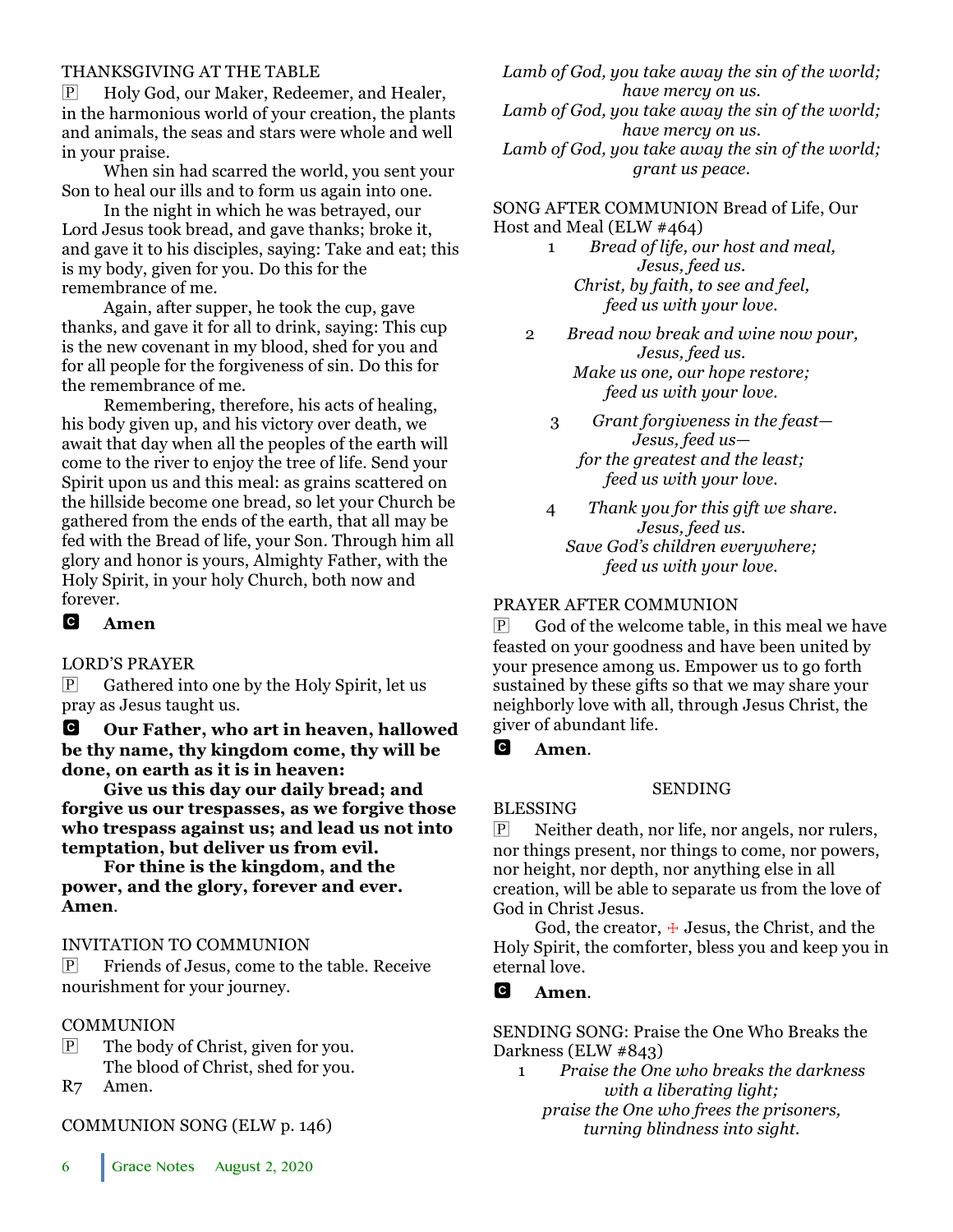- *Praise the One who preached the gospel, healing every dread disease, calming storms and feeding thousands with the very bread of peace.*
- 2 *Praise the One who blessed the children with a strong yet gentle word; praise the One who drove out demons with a piercing, two-edged sword. Praise the One who brings cool water to the desert's burning sand; from this well comes living water quenching thirst in every land.*
	- 3 *Praise the one true love incarnate: Christ, who suffered in our place;*

*Jesus died and rose for many that we may know God by grace. Let us sing for joy and gladness, seeing what our God has done. Praise the one redeeming glory; praise the One who makes us one.*

## DISMISSAL

P Go in peace. Christ is with you.

## **Thanks be to God**.

Liturgy from sundaysandseasons.com, Copyright © 2020 Augsburg Fortress. All rights reserved. Reprinted by permission, annual permit #SAS017083